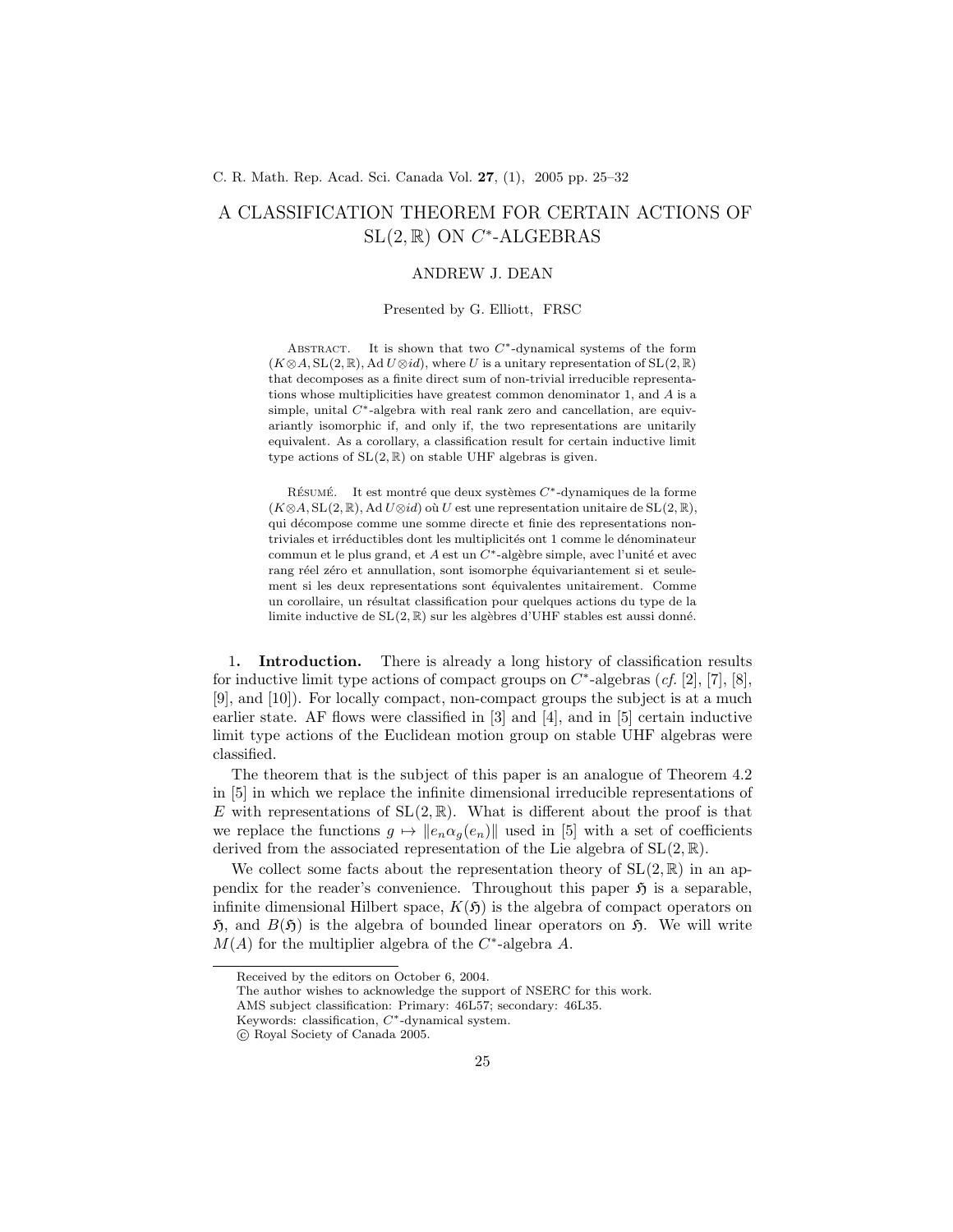2. Actions of  $SL(2,\mathbb{R})$ . Our main result is the following:

THEOREM 2.1. Let A and B be two simple, unital  $C^*$ -algebras with real rank zero and cancellation, and let  $U \cong n_1W_1 \oplus \cdots \oplus n_kW_k$  and  $V \cong m_1T_1 \oplus \cdots \oplus m_lT_l$ , where the  $W_i$ 's and  $T_j$ 's are distinct non-trivial irreducible unitary representations of  $\text{SL}(2,\mathbb{R})$ ,  $n_i, m_j \in \mathbb{N}$  for  $1 \le i \le k, 1 \le j \le l$ , and  $\text{gcd}(n_1, \ldots, n_k) = 1$  $gcd(m_1, \ldots, m_l)$ . Suppose that  $(K(\mathfrak{H}) \otimes A, \text{Ad} \vee \otimes id) \cong (K(\mathfrak{H}) \otimes B, \text{Ad} \cup \otimes id)$ . Then  $A \cong B$  and  $U \cong V$ .

REMARK. A  $C^*$ -algebra A has cancellation of projections if whenever  $p, q, r, s$ are projections with  $p \simeq q$ ,  $r \perp p$ ,  $s \perp q$ , and  $p + r \simeq q + s$ , it follows that  $r \simeq s$ , where  $\simeq$  denotes Murray–von Neumann equivalence. A has *cancellation* if  $M_n(A)$  has cancellation of projections for all  $n \in \mathbb{N}$ . For a  $C^*$ -algebra with real rank zero, cancellation is equivalent to having stable rank one  $(cf. [1])$ .

From the above theorem we get the following corollary:

COROLLARY 2.2. Let  $\{A_n, \varphi_{nm}\}$  and  $\{B_n, \psi_{nm}\}$  be inductive systems of  $C^*$ algebras with  $A_n \cong B_n \cong K(\mathfrak{H})$  for all  $n \in \mathbb{N}$ , and  $\varphi_{nm}$  and  $\psi_{nm}$  proper maps for all  $n, m \in \mathbb{N}$ . Let  $\alpha_n$  and  $\beta_n$  be actions of  $SL(2, \mathbb{R})$  on  $A_n$  and  $B_n$  respectively such that the maps  $\varphi_{nm}$  and  $\psi_{nm}$  are all equivariant. Let  $(A, \alpha)$  and  $(B, \beta)$  denote the inductive limit  $C^*$ -dynamical systems. Suppose that  $(A_1, \alpha_1) \cong$  $(K(\mathfrak{H}), \text{Ad }V)$  and  $(B_1, \beta_1) \cong (K(\mathfrak{H}), \text{Ad }U)$ , where  $U \cong n_1W_1 \oplus \cdots \oplus n_kW_k$  and  $V \cong m_1T_1 \oplus \cdots \oplus m_lT_l$ , the  $W_i$ 's and  $T_j$ 's being distinct irreducible unitary representations of  $SL(2, \mathbb{R})$ , and  $n_i, m_j \in \mathbb{N}$  for  $1 \leq i \leq k, 1 \leq j \leq l$  with  $gcd(n_1, \ldots, n_k) = 1 = gcd(m_1, \ldots, m_l)$ . Suppose that  $(A, \alpha) \cong (B, \beta)$ . Then there exists a unique UHF algebra M such that  $(A, \alpha) \cong (A_1, \alpha_1) \otimes (M, id) \cong$  $(B_1, \beta_1) \otimes (M, id)$ , and  $U \cong V$ .

PROOF OF COROLLARY 2.2. Let  $\{(A_n, \alpha_n), \varphi_{nm}\}\$  and  $\{(B_n, \beta_n), \psi_{nm}\}\$  be inductive systems of  $C^*$ -dynamical systems as in the statement of the corollary. Consider the map  $\varphi_{21}$ :  $(A_1, \alpha_1) \to (A_2, \alpha_2)$ . The multiplier algebra  $M(A_2)$  is isomorphic to  $B(\mathfrak{H})$ , and since the map  $\varphi_{21}$  is proper, for some integer k we have that  $\varphi_{21}(A_1)' \cap M(A_2) \cong M_k$  and  $A_2$  is the subalgebra of  $M(A_2)$  generated by the products ax with  $a \in \varphi_{21}(A_1)$  and  $x \in \varphi_{21}(A_1)' \cap M(A_2) \cong M_k$ . The action of  $SL(2,\mathbb{R})$  on  $A_2$  extends to an action of  $SL(2,\mathbb{R})$ , now only strictly continuous, on  $M(A_2)$ . Under this extended action,  $\varphi_{21}(A_1)$  is invariant, and hence so is the relative commutant,  $\varphi_{21}(A_1)' \cap M(A_2) \cong M_k$ . Consider the C<sup>\*</sup>-dynamical system  $(\varphi_{21}(A_1)' \cap M(A_2), \alpha_2)$ . The unique tracial state on  $\varphi_{21}(A_1)' \cap M(A_2)$  is invariant under the action, so the GNS construction with this state gives a faithful covariant representation of this  $C^*$ -dynamical system on a finite dimensional Hilbert space. Since there are no non-trivial finite dimensional unitary representations of  $SL(2, \mathbb{R})$ , we see that the action of  $SL(2, \mathbb{R})$  on  $\varphi_{21}(A_1)' \cap M(A_2)$  must be trivial. Hence there is a covariant isomorphism of  $(A_2, \alpha_2)$  with  $(A_1 \otimes M_k, \alpha_1 \otimes id)$  that carries  $\varphi_{21}$  to the map  $a \mapsto a \otimes 1$ . Applying this argument to the maps  $\varphi_{l+1,l}$  in turn, we see that for some UHF algebra M we have  $(A, \alpha) \cong (A_1, \alpha_1) \otimes (M, id)$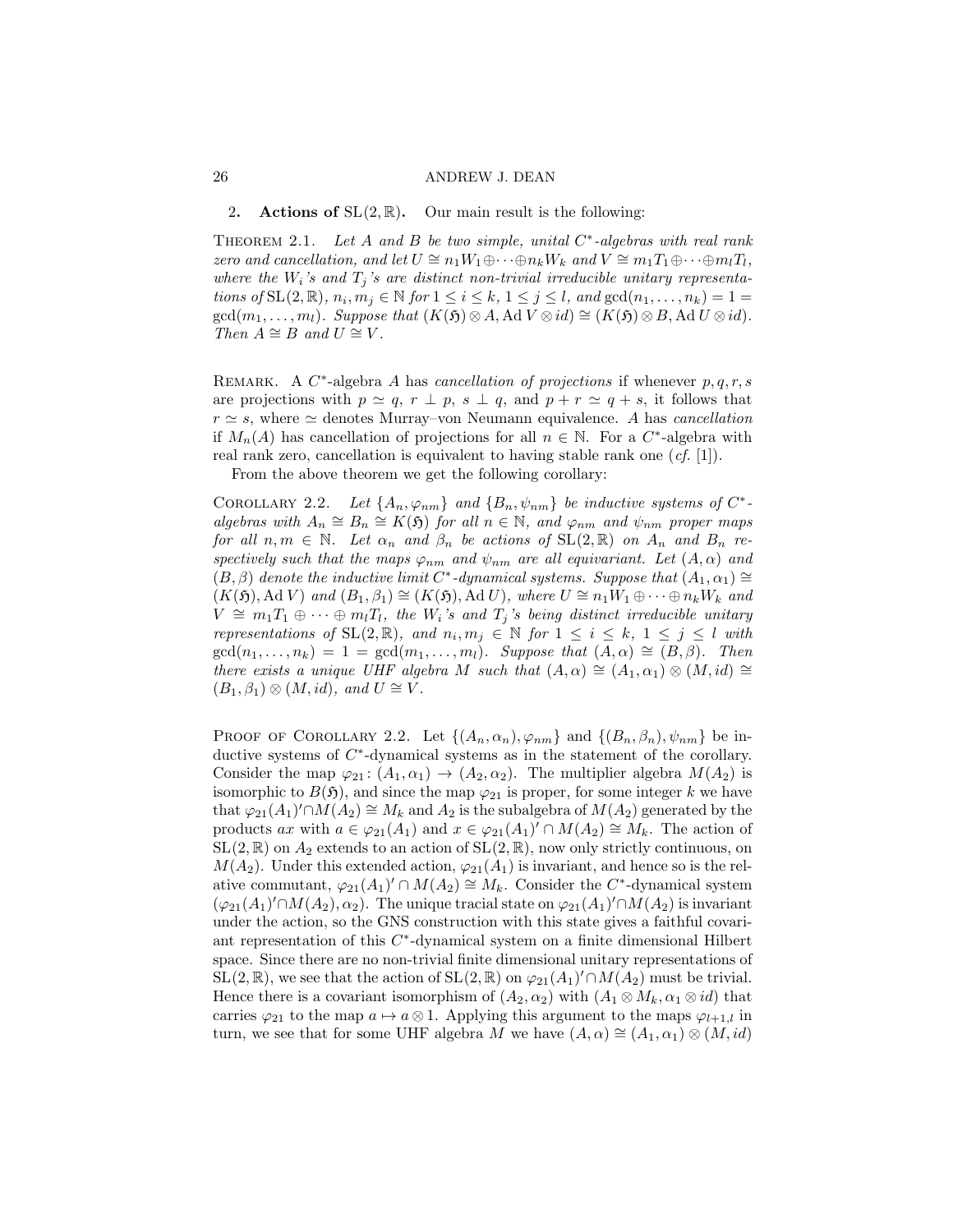and similarly for  $(B, \beta)$ . The corollary now follows immediately from Theorem 2.1.

PROOF OF THEOREM 2.1. We deal first with the case where there is just one irreducible representation of  $SL(2,\mathbb{R})$  involved. We refer the reader to the appendix for our notation and facts about  $SL(2, \mathbb{R})$  and its irreducible unitary representations.

Let W be a non-trivial irreducible unitary representation of  $SL(2,\mathbb{R})$ , and consider the C<sup>\*</sup>-dynamical system  $(K(5), \text{Ad} W)$ . Let ANK be the Iwasawa decomposition of  $SL(2,\mathbb{R})$ , and let  $K(5)^{K}$  denote the fixed point subalgebra of the restriction of the action by Ad W of SL(2, R) to K. Then  $K(\mathfrak{H})^K \cong c_0$ , and the minimal central projections of  $K(\mathfrak{H})^K$  are given by  $P_n = \langle e_n | \cdot \rangle e_n$ , where the  $e_n s$  are unit eigenvectors of H with  $d_W(H)e_n = ine_n$ . The projections  $P_n$ are in the domain of the representation  $\delta_W$  of the Lie algebra  $SL(2,\mathbb{R})_{\mathbb{C}}$  in  $K(\mathfrak{H})$ . We have:

$$
\delta_W(E^-)P_n = [d_W(E^-), P_n]
$$
  
=  $\langle d_W(E^+)e_n | \cdot \rangle e_n + \langle e_n | \cdot \rangle d_W(E^-)e_n$ ,  

$$
\delta_W(E^+)P_n = \langle d_W(E^-)e_n | \cdot \rangle e_n + \langle e_n | \cdot \rangle d_W(E^+)e_n
$$
,

and

$$
\delta_W(H)P_n=0,
$$

where we have used that  $d_W (E^-)^* = -d_W (E^+)$  and  $d_W (E^+)^* = -d_W (E^-)$ . Define constants  $g_n^+(W)$  and  $g_n^-(W)$  by

$$
g_n^+(W) = ||P_n \delta_W(E^-)(P_n)|| = ||d_W(E^+)e_n||
$$

and

$$
g_n^-(W)=\|P_n\delta_W(E^+)(P_n)\|=\|d_W(E^-)e_n\|.
$$

The set  $\{P_n\}$  of minimal central projections of  $K(\mathfrak{H})^K$  may be given a linear ordering using the fact that if v is any partial isometry with  $vv^* = p_n$  and  $v^*v = p_{n+2k}$ , then v is an eigenoperator for  $\delta_W(H)$  with eigenvalue  $-2ki$ . We define the order relation  $\sim$  on  $\{P_n\}$  by  $p \sim q$  if, and only if, there exists a partial isometry v with  $vv^* = p$ ,  $v^*v = q$ , and v is an eigenoperator for  $\delta_W(H)$ with eigenvalue in  $\{-2ik \mid k = 0, 1, 2, \dots\}$ . Then  $(\{P_n\}, \sim)$  is isomorphic as an ordered set to one of  $\mathbb{Z}, \mathbb{Z}^+$ , or  $-\mathbb{Z}^+$  with the usual ordering, depending on the representation W. The sets of real numbers  $\{g_n^+(W)\}\$ and  $\{g_n^-(W)\}\$ , and the ordered set  $({P_n}, \sim)$ , along with the natural labelling of the numbers by the ordered set, are then an equivariant isomorphism invariant of the  $C^*$ -dynamical system  $(K(5), \text{Ad} W)$ , among such systems. We shall show that we can recover the unitary equivalence class of W from this information.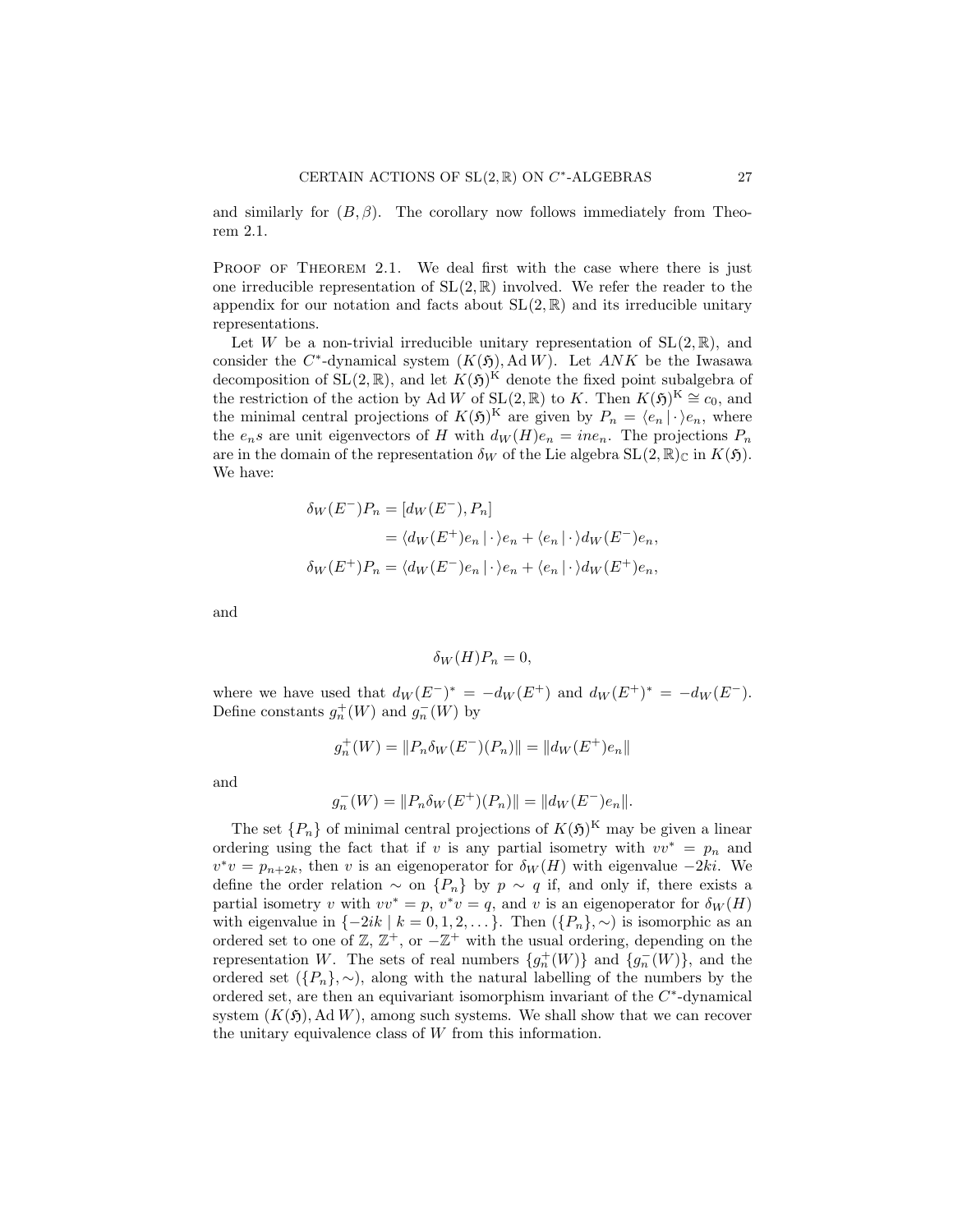We shall show first how one can tell from the invariant whether or not  $W$  has a highest or lowest weight vector, and, if it has one, what the weight of that vector is. W has a highest weight vector if, and only if, for one of the eigenvectors of  $d_W(H)$ , say  $e_n$ , we have  $d_W(E^+)e_n = 0$  and  $d_W(E^-)e_n \neq 0$ . This is the case if, and only if, for some  $P_n$  we have  $g_n^+(W) = 0$  and  $g_n^-(W) \neq 0$ . Telling whether there is a lowest weight vector is similar. To tell what the weight of the highest, or lowest, weight vector is we use  $-(g_n^{-}(W))^2 = 4n$  in the case of a highest weight vector, and  $(g_n^+(W))^2 = 4n$  in the case of a lowest weight vector.

Next, suppose that there are no lowest or highest weight vectors. This is the case if, and only if,  $({P_n}, \sim) \cong \mathbb{Z}$ , and to tell which representation W is we have to recover the parity and the eigenvalue of the Casimir operator. Using the notation of the appendix, we have  $g_n^+(W) = \sqrt{-c_{n+2}}$  and  $g_n^-(W) = \sqrt{-c_n}$ . The relation  $c_n - c_{n+2} = 4n$  allows us to tell the parity in a simple way: The parity is even if, and only if, there are two successive coefficients (successive in the order on  $\{P_n\}$ ), say  $g_k$  $g_k^-(W)$  and  $g_{k+2}^-(W)$ , for which  $g_k^$  $g_k^-(W) = g_{k+2}^-(W)$ . If this is the case, the lower of the two is the 0-th coefficient, so  $c_0 = -(g_0 - g_1)$  $_0^-(W))^2$  gives us the eigenvalue of the Casimir operator. In the case of odd parity, the relation  $c_n - c_{n+2} = 4n$  can again be used to isolate  $c_1$ , and  $c_1 - 1$  is the eigenvalue of the Casimir operator in that case. Taking two successive coefficients, say  $g_n^-(W)$ and  $g_{n+2}^-(W)$ , one gets  $4n = c_n - c_{n+2} = (g_{n+2}^-(W))^2 - (g_n^-(W))^2$ , so we can identify what *n* is. We then count  $(n-1)/2$  places down to find  $g_1^ \overline{1}(W)$  and use  $c_1 = -(g_1^-)$  $_{1}^{-}(W))^{2}.$ 

From the discussion in the appendix it follows that we have recovered enough information about  $W$  from our invariants to determine its unitary equivalence class. Of course, two actions Ad W and Ad V on K are equivariantly isomorphic if, and only if, up to unitary equivalence, they differ by tensoring with a scalar representation, and  $SL(2,\mathbb{R})$  has no non-trivial scalar representations, so we knew already that the unitary equivalence class of W was determined by the equivariant isomorphism class of  $(K(5), \text{Ad} W)$ . The point is that our methods extend to the case of a tensor product  $K(\mathfrak{H}) \otimes A$ . Let A be a simple unital C<sup>\*</sup>-algebra, with  $1 \neq 0$ , and consider the C<sup>\*</sup>-dynamical system  $(K(\mathfrak{H}) \otimes A, \text{Ad} W \otimes id)$ , where W is an irreducible representation of  $SL(2,\mathbb{R})$ . The fixed point subalgebra  $(K(5) \otimes A)^K$  of the restriction of the action to K is isomorphic to  $c_0 \otimes A$ , and the set of minimal central projections may be ordered in the same way as above. We also define the coefficients  $g_n^+$  and  $g_n^-$  as before, and the arguments above, essentially unchanged, allow us to identify the unitary equivalence class of W. We recover A by noting that  $A \cong p(K(\mathfrak{H}) \otimes A)p$  where p is any minimal central projection of  $(K(\mathfrak{H})\otimes A)^K$ . This proves the theorem for the special case of just one irreducible representation.

Now we consider the general situation. The argument is based on the proof of Theorem 4.2 in [5]. Let  $A, B, U, V, etc.,$  be as in the statement of the theorem. Consider  $(K(5) \otimes A, \text{Ad} U \otimes id)$ . The action of  $SL(2, \mathbb{R})$  on  $K(5)$  given by Ad U extends uniquely to an action of  $SL(2,\mathbb{R})$  on  $B(\mathfrak{H}) \cong M(K(\mathfrak{H}))$  which is given via the same unitary representation, and  $(U(SL(2,\mathbb{R})))' \cong \mathbb{C}^l$ , so the fixed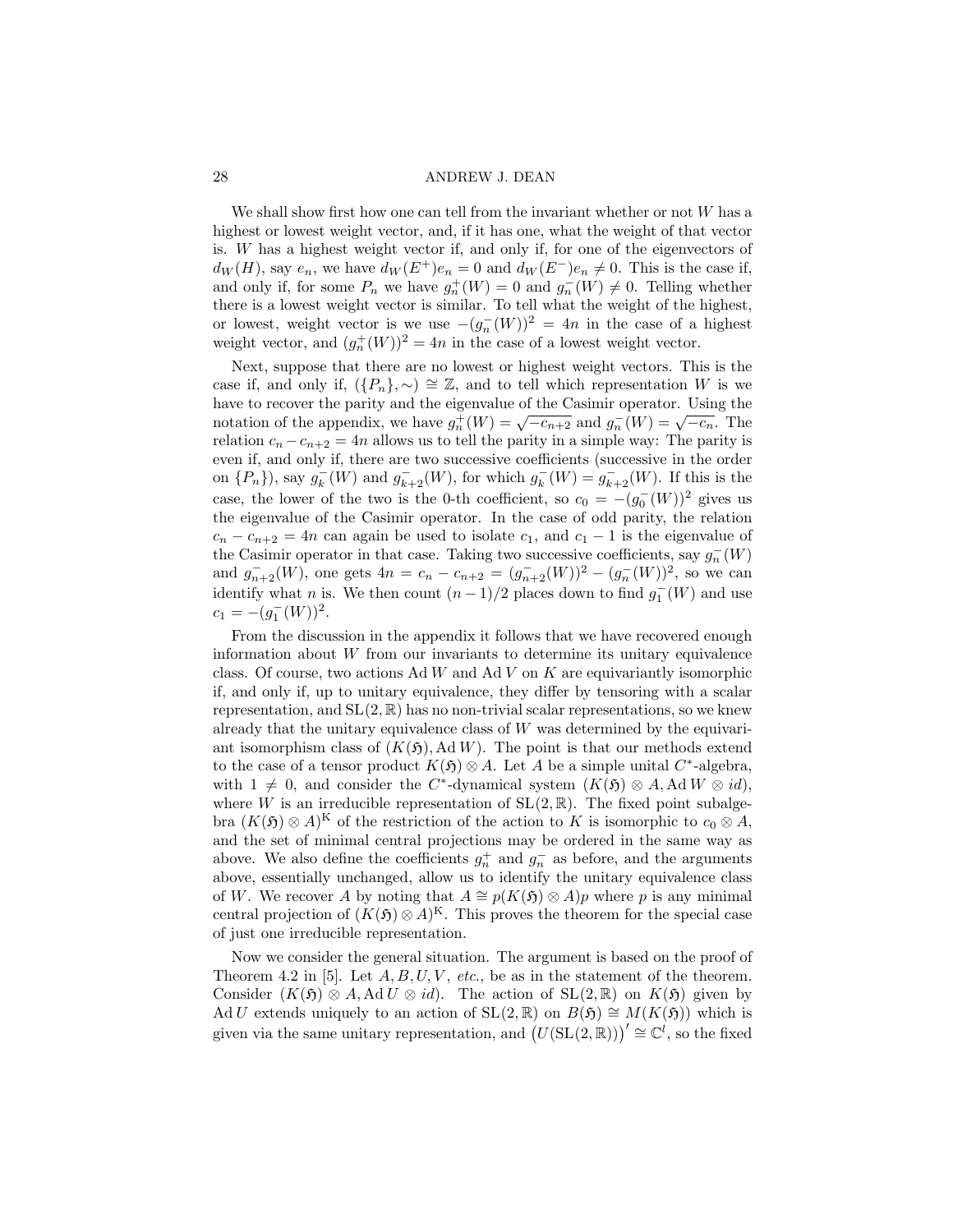point subalgebra  $M(K(\mathfrak{H}))^{\mathrm{SL}(2,\mathbb{R})}$  is isomorphic to  $\mathbb{C}^l$ . Let  $Q_1,\ldots,Q_l$  denote the minimal central projections of  $M(K(\mathfrak{H}))^{\tilde{\mathrm{SL}}(2,\mathbb{R})}$ . Since the inclusion  $K(\mathfrak{H}) \to$  $K(\mathfrak{H}) \otimes A$  via  $a \mapsto a \otimes 1$  is proper, it extends to an inclusion of  $M(K(\mathfrak{H}))$ into  $M(K(\mathfrak{H})\otimes A)$ , and the extension of the action Ad  $U\otimes id$  on  $K(\mathfrak{H})\otimes A$  to  $M(K(\mathfrak{H}) \otimes A)$  is given by the inclusion of  $\mathfrak{U}(M(K(\mathfrak{H})))$  into  $\mathfrak{U}(M(K(\mathfrak{H}) \otimes A))$ . We may now view  $Q_1, \ldots, Q_l$  as projections contained in  $M(K(\mathfrak{H}) \otimes A)^{\mathrm{SL}(2,\mathbb{R})}_{\leq K(\mathfrak{H})}$ . Our next step is to observe that  $Q_1, \ldots, Q_l$  are central in  $M(K(\mathfrak{H}) \otimes A)^{\mathrm{SL}(2,\mathbb{R})}$ .

Represent A faithfully and non-degenerately on a Hilbert space  $\mathfrak{K}$ . Then  $K(\mathfrak{H})\otimes A$  is represented faithfully and non-degenerately on  $\mathfrak{H}\otimes \mathfrak{K}$  by the tensor product representation. Call this representation  $\pi$ . Then  $\pi$  extends to a representation of  $M(K(\mathfrak{H}) \otimes A)$  on  $\mathfrak{H} \otimes \mathfrak{K}$  such that  $\pi(M(K(\mathfrak{H}) \otimes A))$  is the set of all operators in  $B(\mathfrak{H} \otimes \mathfrak{K})$  that multiply  $\pi(K(\mathfrak{H}) \otimes A)$  into itself  $(cf. [13])$ . The composition of  $\pi$  with the homomorphism of  $SL(2,\mathbb{R})$  into  $\mathfrak{U}(M(K(\mathfrak{H})\otimes A))$ is just  $U \otimes 1$ , and the image of  $Q_i$  is  $Q_i \otimes 1$ . Since the automorphisms in the action of  $SL(2,\mathbb{R})$  on  $M(K(\mathfrak{H})\otimes A)$  are inner for this algebra, we have that  $\pi\big(M(K(\mathfrak{H})\otimes A)^{\mathrm{SL}(2,\mathbb{R})}\big) \subseteq \pi\big(U(\mathrm{SL}(2,\mathbb{R}))\otimes 1\big)'$ , so it will suffice to see that the  $Q_i$  are central in  $\pi(U(SL(2,\mathbb{R}))\otimes 1)'$ . This follows from the fact that the representations  $U(\cdot)Q_i \otimes 1$  are disjoint  $(cf. [6]).$ 

Let  $R_1, \ldots, R_k$  be the projections in  $M(K(\mathfrak{H}) \otimes B)$  corresponding to  $m_1W_1$ ,  $\ldots, m_k W_k$  in the same fashion that  $Q_1, \ldots, Q_l$  correspond to  $n_1 T_1, \ldots, n_l T_l$ . Now assume we have given an equivariant isomorphism  $K(\mathfrak{H})\otimes A \cong K(\mathfrak{H})\otimes B \cong$ D, so that we may view  $R_1, \ldots, R_k$  and  $Q_1, \ldots, Q_l$  as all contained in  $M(D)$ . Then from above we have  $R_iQ_j = Q_jR_i$  for each i and j. assume that for some fixed i and j we have  $R_iQ_j \neq 0$ , and let  $F_{ij}$  denote  $(R_iQ_j)D(Q_jR_i)$  =  $(R_iDR_i) \cap (Q_jDQ_j)$ . Let  $\{s_n\}$  denote the set of minimal central projections in  $(Q_j D Q_j)_{Y}^{\text{K}} \cong c_0 \otimes M_{n_j} \otimes A$  and let  $\{r_n\}$  denote the minimal central projections in  $(R_jDR_j)^K \cong c_0 \otimes M_{m_i} \otimes B$ . As in [5], our next step is to find a projection which is a subprojection of both one of the  $s_k$ 's and one of the  $r_n$ 's. Let a be a non-zero positive element in  $F_{ij}$ . Then  $\int_K (\text{Ad } U(k))(a) dk$  is a non-zero positive element in  $(F_{ij})^K$ . For some k,  $c = s_k \overrightarrow{bs}_k$  is non-zero, and the hereditary subalgebra of D generated by this element is contained in  $s_kDs_k$ . D has real rank zero, so the hereditary subalgebra  $cDc$  has an approximate unit consisting of projections (cf. [14]), so we may choose a non-zero projection  $p \in cDc$ . Since  $s_k$  acts as a unit for this algebra we have  $p \leq s_k$ . Since  $F_{ij}$  is hereditary and  $c \leq b$ , we have  $p \in (F_{ij})^K$ . For some  $n, r_npr_n \neq 0$ . The hereditary subalgebra of D generated by  $r_npr_n$  is contained in  $r_nDr_n$ , and has an approximate unit consisting of projections. Let q be a non-zero projection in this algebra. Then we have  $q \leq r_n$ and  $q \leq p \leq s_k$ .

Now it is easy to see that we have

$$
||q\delta(E^+)(q)|| = g_n^+(W_i) = g_k^+(T_j)
$$

and

$$
||q\delta(E^-)(q)|| = g_n^-(W_i) = g_k^-(T_j),
$$

where  $\delta$  denotes the derivation from the action on D.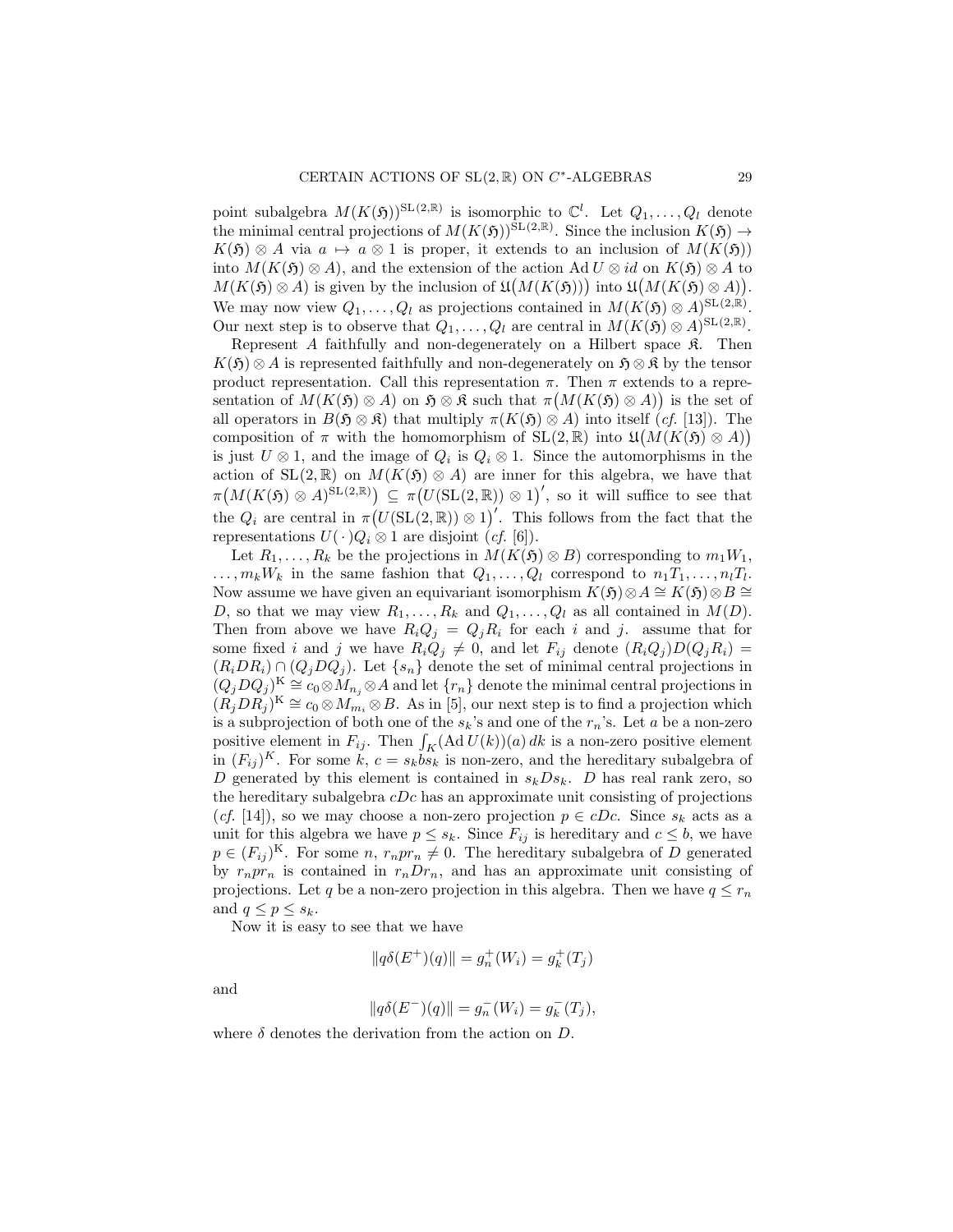From the appendix we have that if two successive coefficients agree, then the representations are equivalent, so we see that  $W_i \cong T_j$ . From this it follows that  $k = l$  and, possibly after reordering,  $R_1 = Q_1, \ldots, R_k = Q_k$  and  $W_1 =$  $T_1, \ldots, W_k = T_k$ . From the first part of the theorem it follows that we also have  $M_{n_1}(A) \cong M_{m_1}(B), \ldots, M_{n_k}(A) \cong M_{m_k}(B).$ 

For  $i = 1, ..., k$ , let  $f_i$  be a minimal central projection in  $(R_i D R_i)^K$ . Let  $1_A$  and  $1_B$  denote the image of the  $e_{11}$  projection under the identifications of  $K(\mathfrak{H}) \otimes A$  and  $K(\mathfrak{H}) \otimes B$  with D respectively. Then we have  $[f_i] = n_i[1_A] =$  $m_i[1_B]$  for  $i = 1, ..., k$  in  $K_0(D)$ . Since D has cancellation, and all of the  $[f_i]$ 's are natural number multiples of [1<sub>A</sub>], it follows that the subgroup of  $K_0(D)$ generated by  $[f_1], \ldots, [f_k]$  is order isomorphic to  $\mathbb{Z}$ , and is contained in the subgroup generated by [1<sub>A</sub>]. Since  $gcd(n_1, \ldots, n_k) = 1$ , it follows that it is actually the whole subgroup generated by  $[1_A]$ , and that  $[1_A]$  is its smallest non-zero positive element. A similar argument shows that its smallest non-zero positive element is also  $[1_B]$ , so we have  $[1_A] = [1_B]$ . From cancellation we have  $1_A \simeq 1_B$ , so we get  $A \cong 1_A D1_A \cong 1_B D1_B \cong B$ . Also, from above we get  $n_i = m_i$  for  $i = 1, ..., k$ , so  $U \cong V$ , which completes the proof.

3. Appendix. In this appendix we collect some facts about  $SL(2,\mathbb{R})$  and its irreducible unitary representations, and establish our notation. The reader is referred to [11] and [12] for full discussions of these topics.

Every element  $g \in SL(2,\mathbb{R})$  can be uniquely expressed in the form  $g = ank$ with  $a \in \{ (e^{\alpha} \circ \over e^{-\alpha}) \mid \alpha \in \mathbb{R} \} = A, n \in \{ (1 \text{ } r \text{ } \overline{\hspace{1cm}} \mid \text{ } r \in \mathbb{R} \} = N, \text{ and } k \in \{ (e^{\alpha} \circ \overline{\hspace{1cm}} \mid \text{ } n \in \mathbb{R} \} = N, \text{ and } k \in \{ (e^{\alpha} \circ \overline{\hspace{1cm}} \mid \text{ } n \in \mathbb{R} \} = N, \text{ and } k \in \{ (e^{\alpha} \circ \overline{\hspace{1cm}} \mid \text{ } n \$  $\left\{ \begin{pmatrix} \cos \theta & \sin \theta \\ -\sin \theta & \cos \theta \end{pmatrix} \middle| \begin{matrix} \theta \in \mathbb{R} \end{matrix} \right\} = K$ . The decomposition  $G \cong ANK$  is continuous and is called the Iwasawa decomposition.  $K$  is a maximal compact subgroup of  $SL(2,\mathbb{R})$ .

We shall use the following basis for  $\mathfrak{sl}(2,\mathbb{R})_{\mathbb{C}}$ , the complexified Lie algebra of  $SL(2,\mathbb{R})$ :

$$
H = \begin{pmatrix} 0 & 1 \\ -1 & 0 \end{pmatrix}, \quad E^+ = \begin{pmatrix} 1 & i \\ i & -1 \end{pmatrix}, \quad E^- = \begin{pmatrix} 1 & -i \\ -i & -1 \end{pmatrix}.
$$

We then have the fundamental relation

$$
E^+E^- - E^-E^+ = -4iH.
$$

If W is a unitary representation of  $SL(2,\mathbb{R})$  on  $\mathfrak{H}$ , we write  $d_W$  for the associated representation of  $\mathfrak{sl}(2,\mathbb{R})$ , and also for its extension to  $\mathfrak{sl}(2,\mathbb{R})_{\mathbb{C}}$ . We write  $\delta_W$  for the representation of  $\mathfrak{sl}(2,\mathbb{R})$  by \*-derivations on  $K(\mathfrak{H})$  associated with Ad W, and we also write  $\delta_W$  for the extension of this representation to  $\mathfrak{sl}(2,\mathbb{R})_{\mathbb{C}}$ .

For the remainder we assume further that  $W$  is a non-trivial irreducible representation. One may then choose an orthonormal basis  $\{e_n\}$  for  $\mathfrak{H}$ , where n varies over a subset of  $\mathbb Z$  as described below, and negative real coefficients  $c_n$  for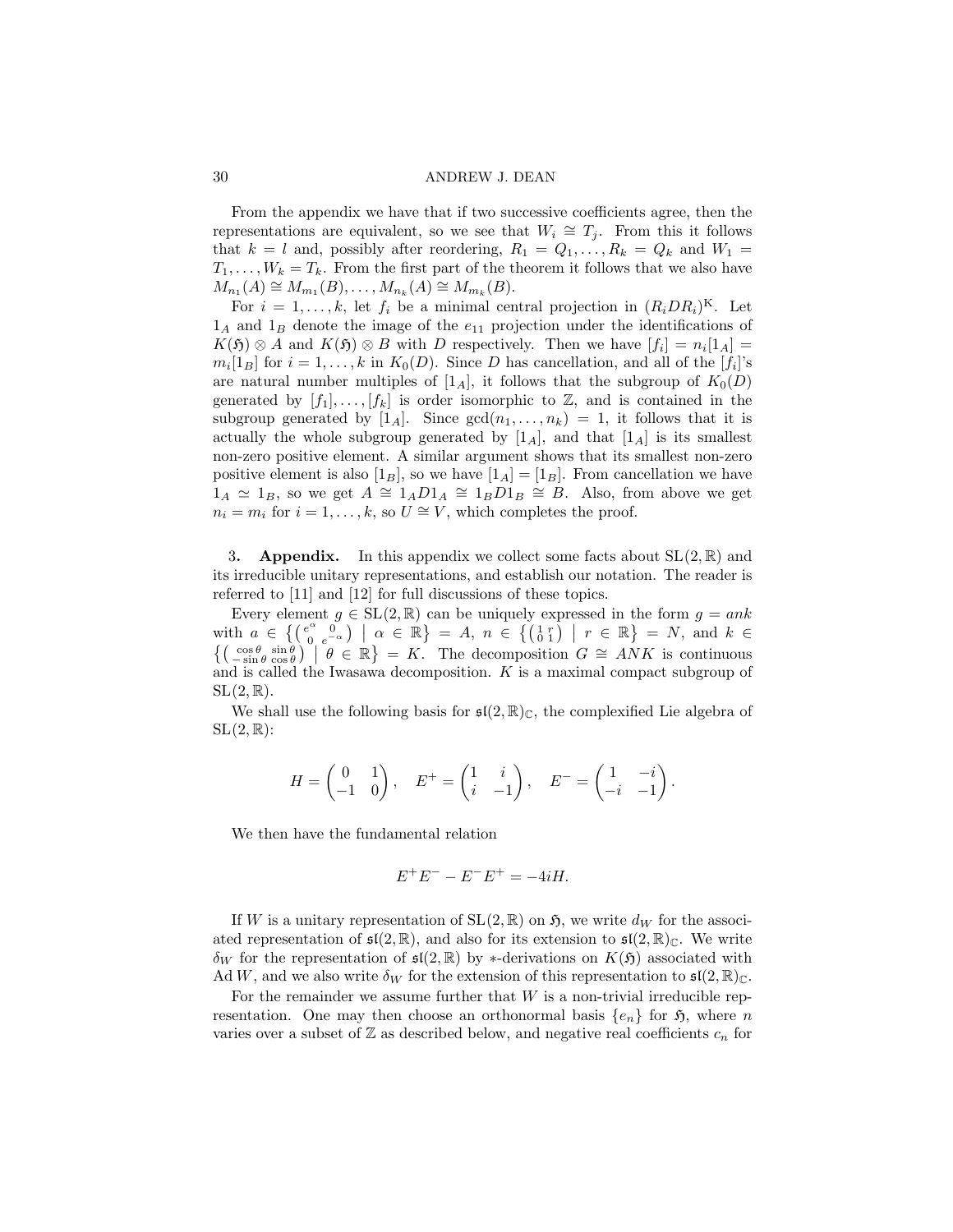each  $e_n$  in the basis  $\{e_n\}$  such that the following relations hold:

$$
d_W(E^+)e_n = \sqrt{-c_{n+2}}e_{n+2}
$$
  

$$
d_W(E^-)e_n = -\sqrt{-c_n}e_{n-2}
$$
  

$$
d_W(H)e_n = ine_n.
$$

From these and the relation above we then have

$$
c_n - c_{n+2} = 4n.
$$

From this relation it follows that if we know two successive coefficients we may recover n and all of the other coefficients. The subsets of  $\mathbb Z$  over which n may vary in the above are:

- (1) the set of all odd integers;
- (2) the set of all even integers;
- (3)  $\{(k+2p) \mid p \in \mathbb{N}\}\)$  where  $k \in \mathbb{N}, k > 0$ ;
- (4)  $\{-(l+2p) \mid p \in \mathbb{N}\}\$  where  $l \in \mathbb{N}, l > 0$ .

(The set of numbers  $n$  appearing may be identified with the set of eigenvalues of  $-id_W(H)$ . The set of eigenvalues of  $(i/2)d_W(H)$  is what is called the set of K-weights,  $M(W)$ , in [12].)

In case  $(3)$  above, the integer k, the smallest one appearing, is called the lowest weight, and the corresponding vector  $e_k$  is called a lowest weight vector. Highest weight and highest weight vector are defined similarly in case (4). Two representations with lowest (resp. highest) weight vectors are unitarily equivalent if and only if the lowest (resp. highest) weights are the same.

The operator  $\omega = 2id_W(\hat{H}) - d_W(\hat{H})^2 + d_W(E^+)d_W(E^-)$  is a scalar operator called the Casimir operator. For a representation in case (1), its eigenvalue is  $c_1-1$ , and for a representation in case (2), it is  $c_0$ . Two representations in case (1) (resp. case (2)) are unitarily equivalent if and only if the Casimir operator has the same eigenvalue in both of them.

#### **REFERENCES**

- 1. B. Blackadar, K-theory for operator algebras. Math. Sci. Res. Inst. Publ. 5, Springer-Verlag, Berlin–New York, 1986.
- 2. O. Bratteli, G. A. Elliott, D. E. Evans and A. Kishimoto, On the classification of inductive limits of inner actions of a compact group. In: Current topics in operator algebras (Nara, 1990), World Sci. Publishing, River Edge, NJ, 1991, 13–24.
- **3.** A. J. Dean, An invariant for actions of  $\mathbb{R}$  on UHF C<sup>\*</sup>-algebras. C. R. Math. Rep. Acad. Sci. Canada (3) 23 (2001), 91–96.
- 4. \_\_\_\_, *Classification of AF flows*. Canad. Math. Bull. (2) 46 (2003), 164-177.
- 5. , Inductive limit type actions of the Euclidean motion group on stable UHF algebras. Canad. Math. Bull., to appear.
- 6. J. Dixmier, C∗-Algebras. North-Holland, Amsterdam–New York–Oxford, 1977.
- 7. G. A. Elliott and H. Su, K-theoretic classification for inductive limit  $Z_2$  actions on AF algebras. Canad. J. Math. 48 (1996), 946–958.